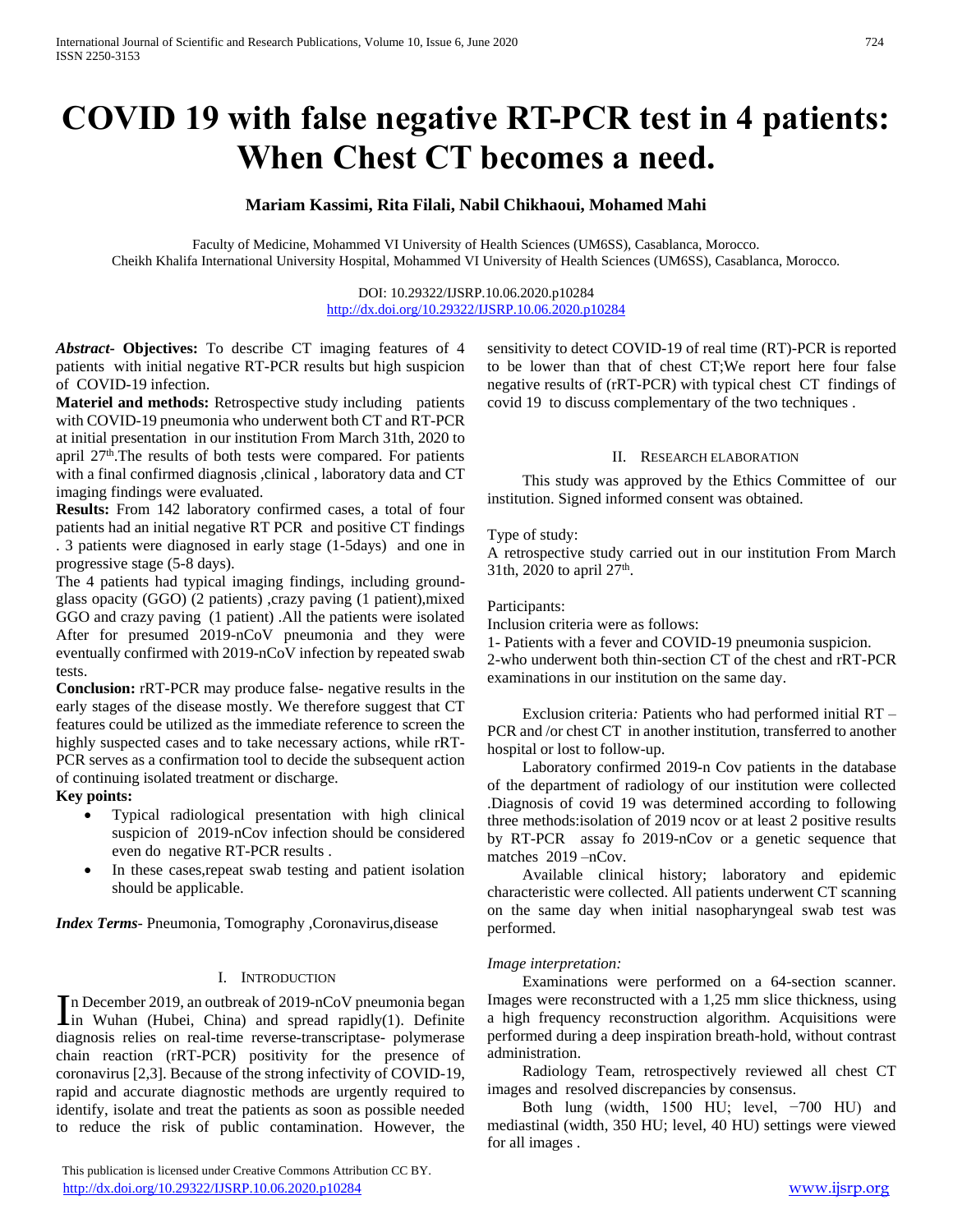Different patterns were analyzed ground-glass opacities (GGO), consolidation, mixed GGO and consolidation, traction bronchiectasis, bronchial wall thickening, reticulation, subpleural bands, vascular enlargement and lesion distribution. The detailed definitions of the above features were as described in (6).

 Corads system ,CT involvement score (CT severity score )and CT stagging of the infection were also analyzed using"radiology assistant platform (11).

### III. RESULTS AND FINDINGS

 From 142 laboratory confirmed cases ,a total of four patients ( All women; age range :48-60 years ) had an initial negative RT PCR and positive CT findings. (Fig 1)

 After positive CT findings ,all patients were isolated for presumed 2019-nCov pneumonia. Repeat rRT-PCR tests was performed in all patients.

 In 8 patients, CT was initially negative while RT-PCR was positive. In 130 patients both Rt-PCR and CT were concordant for covid 19.

 Of the four patients with negative RT-PCR and positive CT at initial presentation ,the highest CT involvement score was 26%-49% while the minimum was  $< 5\%$ .

 In our four patients both CT scan and initial RT-PCR were performed between 4 and 5days after symptom onset.

 Ground glass opacities (GGO) were found in 2 patients, crazy paving (1 patient), mixed GGO and crazy paving in 1 patient.

 3 patients were diagnosed in early stage(1-5days) and one in progressive stage (5-8 days).

 Corads 4 was found in three patients and corads 5 in one case.

 The description of 4 patients with positive CT and negative RT-PCR results are presented below (Table 1),figures 2,3,4,5.

## IV. DISCUSSION

 Reverse-transcription polymerase chain reaction (RT-PCR) is the gold standard diagnostic method. False-negative results could delay the prevention and control of the epidemic, especially when this test plays a key reference role in deciding the necessity for continued isolated medical observation or discharge(4).Regarding underlying reasons for false-negative rRT-PCR results, a previous published study supposed that insufficient viral specimens and laboratory error might be the cause (5).

We suggest from our study that infection phase might influence the rRT-PCR test accuracy .

 Recent studies have shown that chest CT findings could be present even before the onset of symptoms with high sensitivity (98%) in COVID-19 patients with false negative RT-PCR results, and it shows a great importance in early diagnosis (9,10).

 In our four patients, we found that the CT diagnosis was made in early( 3patients) or progressive stage (1 patient) of the disease .

 We have to notice that all patients have shown mild to moderate clinical manifestations concordant with CT severity score of all of them.

 This publication is licensed under Creative Commons Attribution CC BY. <http://dx.doi.org/10.29322/IJSRP.10.06.2020.p10284> [www.ijsrp.org](http://ijsrp.org/)

 These findings support the fact that chest CT is performant for diagnosis of covid 19 in early phases ( 1-5days).

 In our study the most common chest CT finding is GGO in 3 patients with lower lobe involvement in all of them.

 Wich is compatible with most of the previous radiological studies (10,12).

 False-negative rRT-PCR results were seen in many hospitals. By Collecting data at our hospital from march 21 to April 23, 2020, four out of 142 patients false negative cases shown by the rRT-PCR test were finally confirmed to be positive for COVID-19, yielding an approximately 2,8% false-negative rate of rRT-PCR.

 A new diagnostic type called "Clinical diagnosis" was set according to the presence of pneumonia on chest CT, regardless of rRT-PCR results(5). To some extent, CT features and rRT-PCR results were complimentary in the diagnosis of COVID-19 (4).

 In conclusion and according to this clinical perspective, CT features could be utilized as the first and immediate reference to screen the highly suspected cases and to take necessary actions while rRT-PCR serves as a confirmation tool, the results of which could be utilized later to decide the subsequent action of continuing isolated treatment or discharge.

 This study had some limitations mainly the sample size of this study was small .Larger sample sizes are therefore required for further verification.

## V. CONCLUSION

 According to this clinical perspective, CT features could be utilized as the first and immediate reference to screen the highly suspected cases and to take necessary actions while rRT-PCR serves as a confirmation tool, the results of which could be utilized later to decide the subsequent action of continuing isolated treatment or discharge.

 This study had some limitations mainly the sample size of this study was small .Larger sample sizes are therefore required for further verification.

## **REFERENCES**

- [1] 1.World Health Organization. Novel coronavirus –China. available at http://www.who.int/csr/don/12- january-2020-novel-coronavirus-china/en/ (accessed Jan 19, 2020) .
- [2] 2 . Corman VM, Landt O, Kaiser M et al. detection of 2019 novel coronavirus (2019-nCoV) by real-time RT-PCR,Euro Surveill doi: 10.2807/1560 7917.
- [3] 3. Rubin EJ, Baden LR., Morrissey S et al . medical Journals and the 2019 nCoV Outbreak.N Engl J Med doi: 10.1056/NEJMe2001329
- [4] 4.Dasheng L, Dawei W, Jianping.D et al .false-Negative Results of Real-Time Reverse- Transcriptase Polymerase Chain Reaction for Severe Acute Respiratory Syndrome Coronavirus 2:Role of Deep-Learning-Based CT Diagnosis and Insights from Two Cases. Korean J Radiol 2020;21:505-508 .
- [5] 5.Xie X, Zhong Z, Zhao W et al. chest CT for typical 2019-nCoV pneumonia: relationship to negative RTPCR testing. Radiology 2020;12:200-343. doi: 10.1148/radiol.2020200343
- [6] 6. Ajlan AM, Ahyad RA, Jamjoom LG et al. middle East respiratory syndrome coronavirus (MERS-CoV) infection: chest CT findings.AJR 2014;203:782-787.
- [7] 7. Feng P, Tianhe Ye,Peng S et al.time Course of Lung Changes On Chest CT During Recovery From 2019 Novel Coronavirus (COVID-19) Pneumonia . Radiology 2020;13:200-370. doi: 10.1148/radiol.2020200370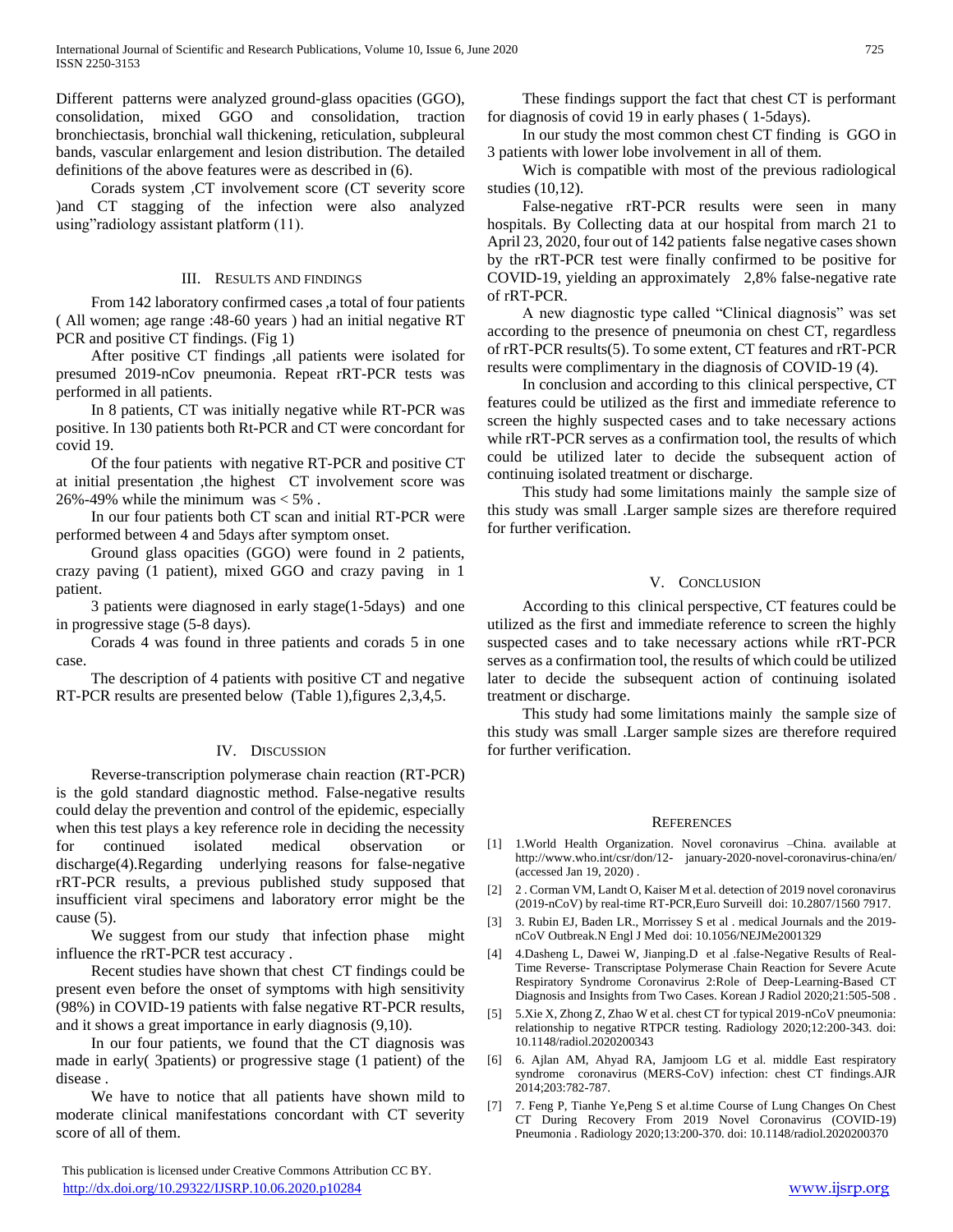- [8] 8.Mathias P, Wouter V, Tjalco V et al .the "COVID-19 Standardized Reporting" Working Group of the Dutch Radiological Society .CO-RADS – A categorical CT assessment scheme for patients with suspected COVID-19: definition and evaluation . Radiology 2020 ;27:201-473. doi: 10.1148/radiol.2020201473.
- [9] 9. Wang D, Hu B, Hu C et al. clinical characteristics of 138 hospitalized patients with 2019 novel coronavirus–infected pneumonia in Wuhan, China. JAMA 2020. doi: 10.1001/jama.2020.1585.
- [10] 10. Bernheim A, Mei X, Huang M, Yang Y, Fayad ZA et al. ct imaging features of 2019 novel coronavirus (2019-nCoV). Radiology 2020;295:202- 207.
- [11] 11.Covid-19- The radiology assistant available at : https://radiologyassistant.nl/chest/lk-jg-1.
- [12] 12. Ai T, Yang Z, Hou H and al. correlation of Chest CT and RT-PCR Testing in Coronavirus Disease 2019 (COVID-19) in China: A Report of 1014 Cases. Radiology 2020;26:200-642. doi: 10.1148/radiol.2020200642.

#### **AUTHORS**

- **First Author**  Mariam Kassimi,MD, M.Kassimi91@hotmail.com.
- **Second Author**  Rita Filali MD, R.filali.7@gmail.com.
- **Third Author**  Nabil Chikhaoui ,PHD
- (N.chikhaoui@hotmail.com) and Mohamed Mahi ,
- PHD,(Prmahimohamed@yahoo.fr)
- **Correspondence Author –** Mariam Kassimi, M.Kassimi91@hotmail.com, +212662168754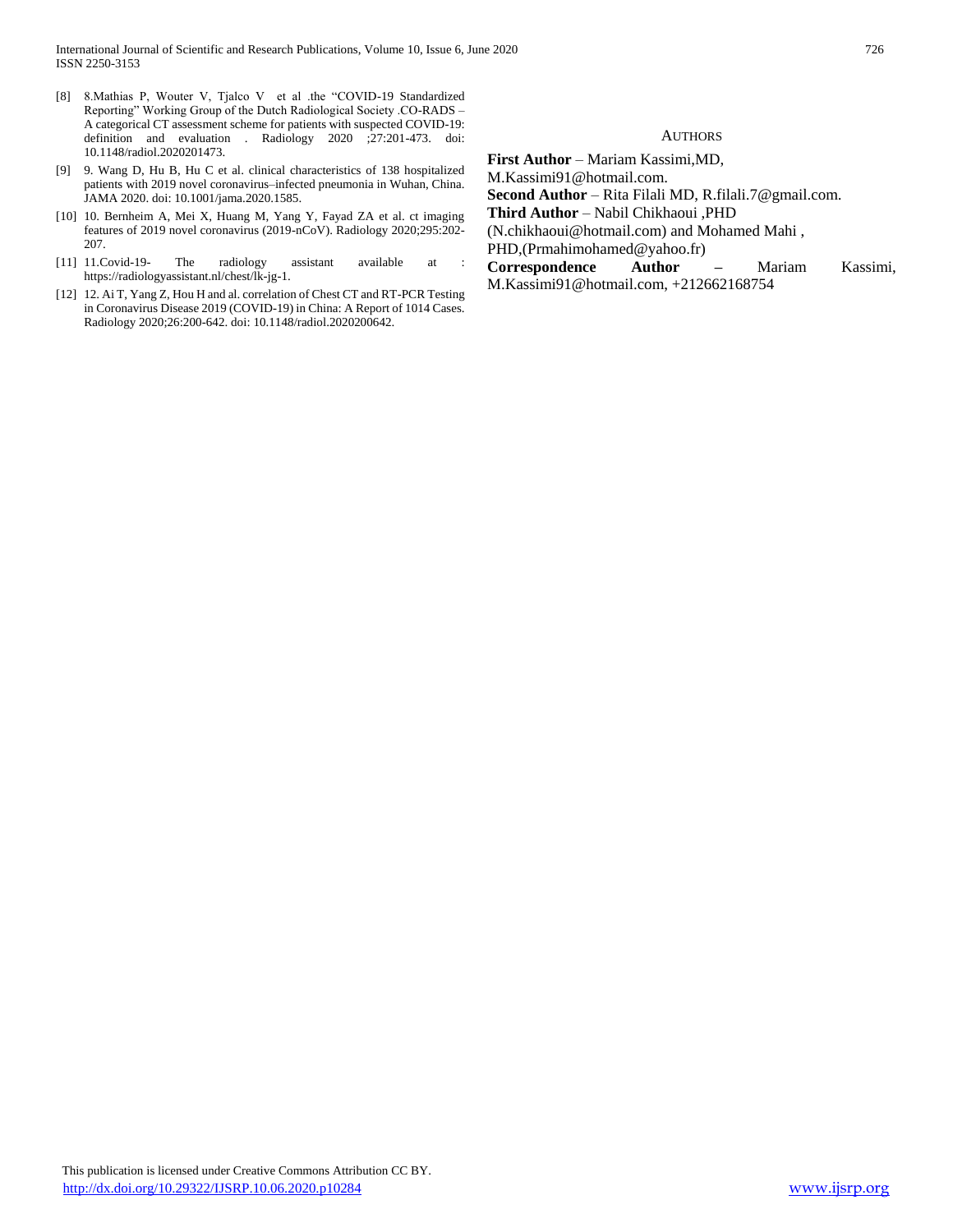| <b>Patients</b>                                 | $\mathbf{1}$                                                                                                                                                                                              | $\overline{2}$                                                                                                                                                                                                | $\overline{2}$                                                                                                                                                                                                             | 707<br>$\overline{4}$                                                                                                                                                                                                                          |  |
|-------------------------------------------------|-----------------------------------------------------------------------------------------------------------------------------------------------------------------------------------------------------------|---------------------------------------------------------------------------------------------------------------------------------------------------------------------------------------------------------------|----------------------------------------------------------------------------------------------------------------------------------------------------------------------------------------------------------------------------|------------------------------------------------------------------------------------------------------------------------------------------------------------------------------------------------------------------------------------------------|--|
| AGE<br><b>AND</b><br><b>GENDER</b>              | 54 years old female                                                                                                                                                                                       | 48 years old<br>female                                                                                                                                                                                        | 50 years old<br>female                                                                                                                                                                                                     | A 60-year-old female                                                                                                                                                                                                                           |  |
| <b>EXPOSU</b><br>RE<br><b>HISTROY</b>           | Travel<br>Recent<br>to<br>Epidemic<br>zone<br>(FRANCE)                                                                                                                                                    | Direct contact<br>with<br>Infected<br>Patient(sister)                                                                                                                                                         | Recent travel<br>history<br>to<br><b>ITALY</b><br>during<br>the<br>2019-nCoV<br>outbreak                                                                                                                                   | Direct contact with Her husband<br>who had been previously<br>Diagnosed 2019-nCov.                                                                                                                                                             |  |
| <b>SYMPTO</b><br><b>MS</b>                      | Fever with a body<br>temperature of 38.5°C.<br>Mild cough of 5 days<br>duration.                                                                                                                          | Fever<br>Dry<br>throat<br>and<br>difficulty<br>breathing<br>during 4 days.                                                                                                                                    | cough<br>Dry<br>with no fever<br>5 <sup>5</sup><br>of<br>days<br>duration                                                                                                                                                  | Fever<br>Loss of appetite for 5days                                                                                                                                                                                                            |  |
| RT PCR<br><b>TESTING</b>                        | A negative result for<br>SARS-CoV-2<br>was<br>found in the first rRT-<br>PCR test.<br>A second consecutive<br>test was conducted 24h<br>thereafter,<br>and<br>a<br>positive<br>result<br>was<br>obtained. | RT-<br>Initial<br>PCR for 2019-<br>nCoV<br>was<br>negative<br>The<br>patient<br>kept<br>was<br>under<br>observation<br>and<br>home<br>isolation.<br>2<br>days after the<br>swab<br>test<br>turned<br>positive | The first swab<br>test<br>was<br>negative<br>and<br>the<br>patient<br>was isolated.<br>Over the next<br>week,<br>two<br>swab<br>more<br>tests returned<br>negative.<br>On<br>$day$ 8,<br>the<br>swab test was<br>positive. | The patient nasopharyngeal swab<br>was initially negative she<br>was diagnosed as<br>"Presumed cases" based. on<br>early CT findings and she<br>was immediately isolated<br>The second RT-PCR test was<br>positive 24 hours after<br>admission |  |
| <b>FINDING</b><br>S<br>ON<br><b>CHEST</b><br>CT | Unilateral GGO lesion<br>in the left lower lobe<br>traction bronchectasies<br>and<br>vascular<br>enlargement are also<br>seen.                                                                            | Bilateral<br>peripheral<br>ground-glass<br>opacities with<br>interlobular<br>septal<br>thickening<br>(crazy-paving<br>pattern)<br>that<br>affected right<br>lower lobe.                                       | slight reticular<br>pattern in the<br>left lower lobe<br>(sub)<br>pleural<br>area)<br>resembling<br>the sign of<br>crazy paving                                                                                            | Ground-glass opacities<br>in the bilateral lower lobes.                                                                                                                                                                                        |  |
| <b>CORADS</b>                                   | 4<br>High level of suspicion<br>pulmonary<br>for<br>involvement by COVID-<br>19                                                                                                                           | 5<br>of suspicion for<br>pulmonary<br>involvement by<br>COVID-19                                                                                                                                              | 4<br>Very high level High level of<br>suspicion<br>for<br>pulmonary<br>involvement by<br>COVID-19                                                                                                                          | 5<br>Very high level of suspicion for<br>pulmonary involvement by COVID-<br>19                                                                                                                                                                 |  |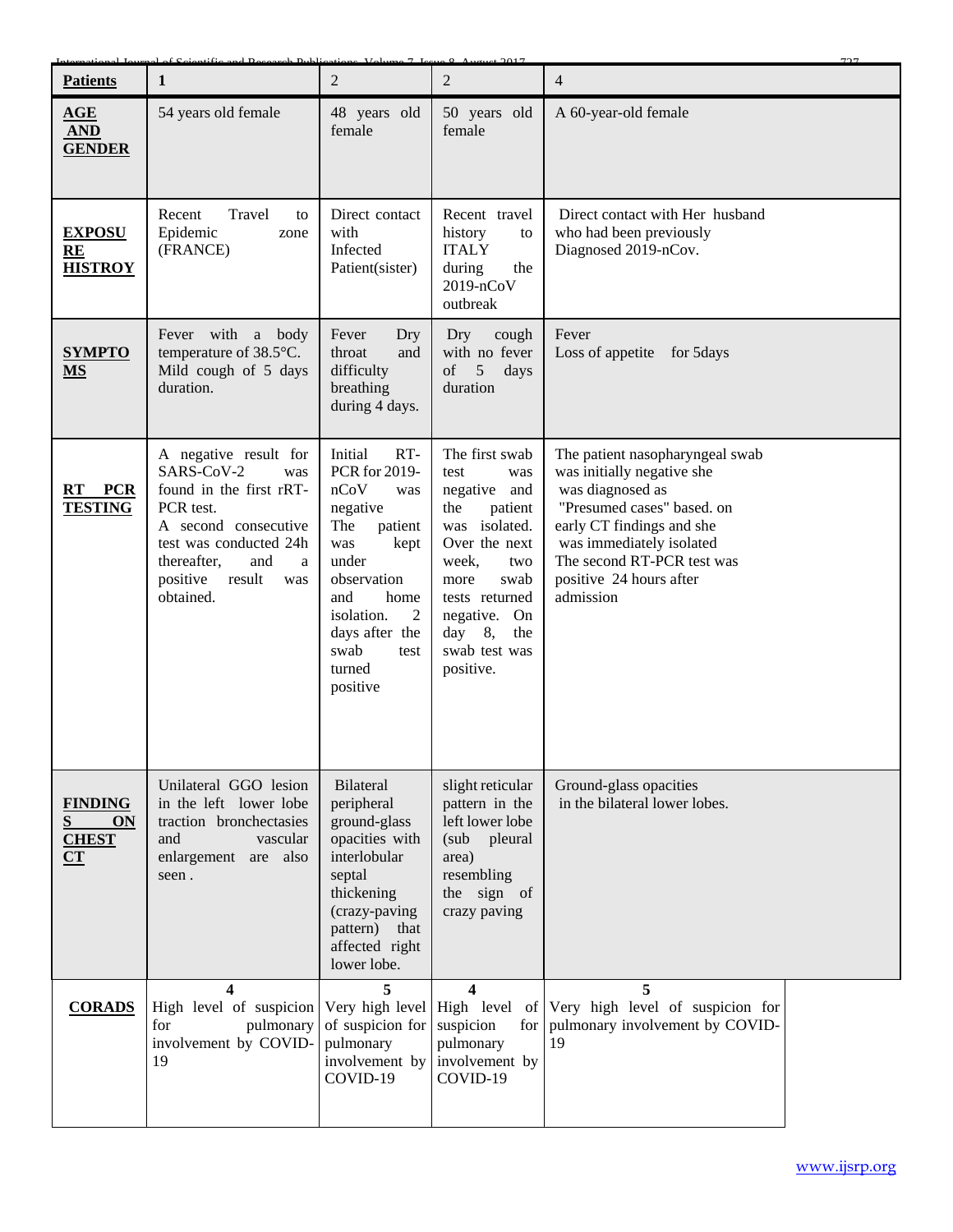|                 | $<$ 5% involvement | 26%-49%     | $5\%$       | 5%-25% involvement |
|-----------------|--------------------|-------------|-------------|--------------------|
| CT              |                    | involvement | involvement |                    |
| <b>INVOLVE</b>  |                    |             |             |                    |
| <b>MENT</b>     |                    |             |             |                    |
| <b>SCORE</b>    |                    |             |             |                    |
| CT              | Early              | Progressive | Early       | Early              |
| <b>STAGE OF</b> |                    |             |             |                    |
| <b>INFECTIO</b> |                    |             |             |                    |
|                 |                    |             |             |                    |

**Table 1: The demographic characteristics, initial symptoms, RT-PCR results and CT findings of our 4 patients.**



.

**Fig1:** Patient Flowchart: Of 142patients 4 (2,8%) had negative RT PCR and positive CT at initial presentation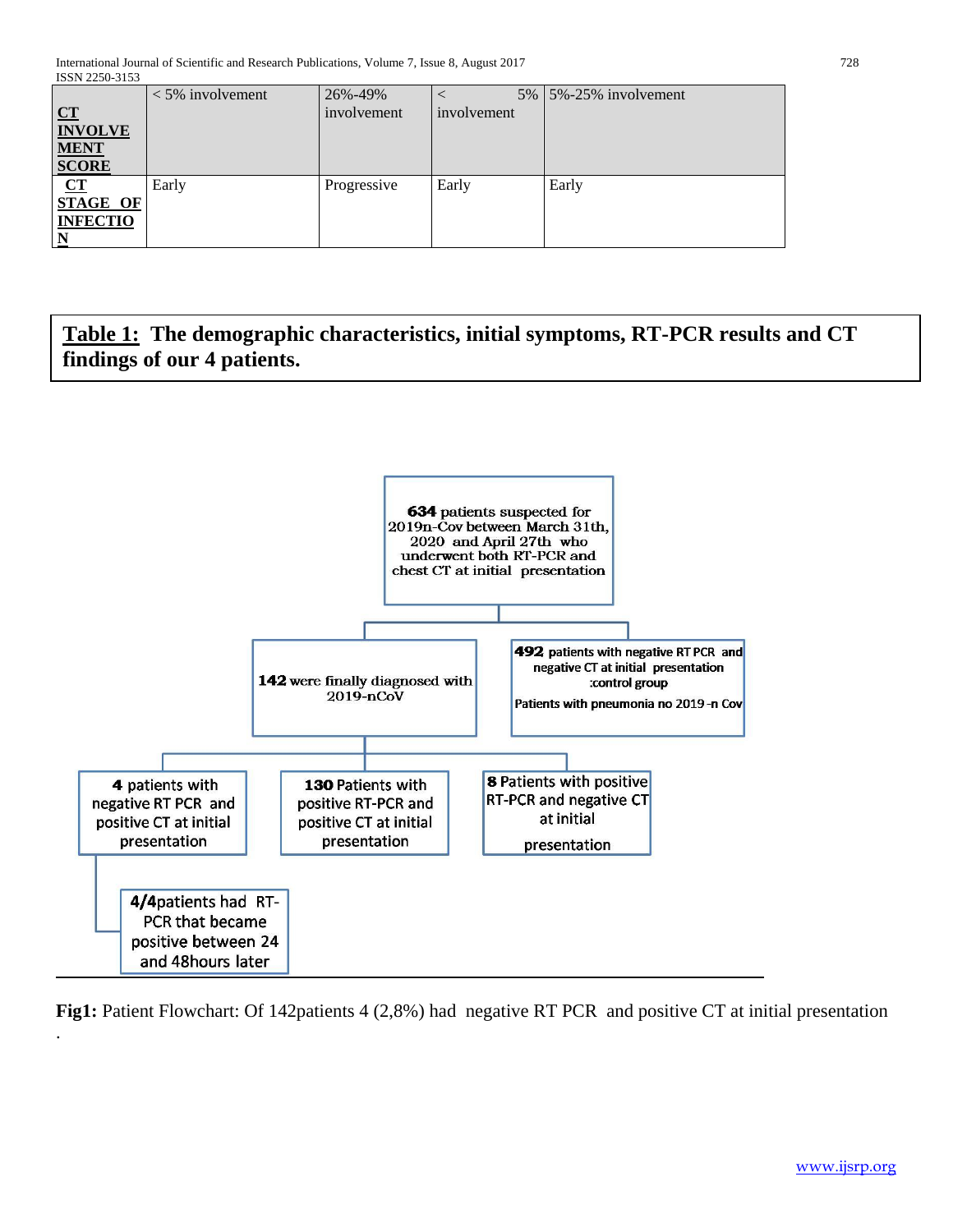International Journal of Scientific and Research Publications, Volume 7, Issue 8, August 2017 729 ISSN 2250-3153



**Fig 2:** Chest CT imaging of patient 1.A-B,CT images show unilateral GGO lesion in the left lower lobe, traction bronchectasies(white arrow) and vascular enlargement are also seen(blue arrow). CT score involvement< 5%;corad 4.



**Fig 3:** An axial CT images A-B obtained without intravenous contrast of Patient 2 Showed bilateral peripheral ground-glass opacities with interlobular septal thickening (white arrow) (crazy-paving pattern) that affected right lower lobe. CT score involvement 26%-49%;corads 5.



**Fig 4:** CT images (A-B) of patient 3 shows slight reticular pattern in the left lower lobe in subpleural area resembling the sign of crazy paving . CT score involvement < 5,corads 4 .